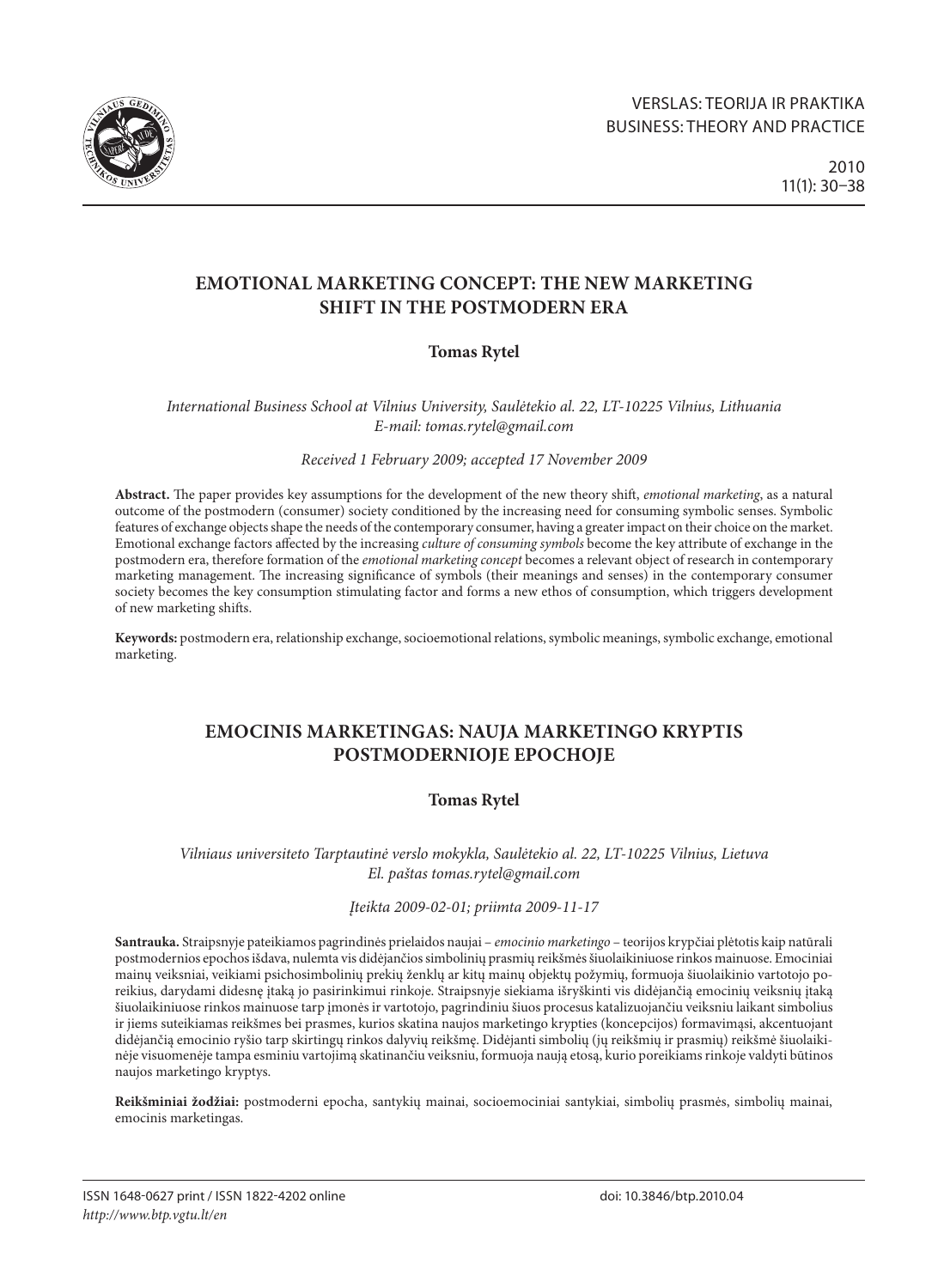#### **1. Introduction**

The metamorphosis of the modern era into the postmodern one<sup>1</sup> conditions fundamental transformations in marketing, which replaced established exchange models of industrial economy with new ways of managing consumer needs on the market: creation of lasting and personalised exchange, provision of personalised offers, formation of socioemotional relationships, etc. Transition from the modern to the postmodern era does not imply dramatic changes to the society's mental or activity-related techniques, but signals changes to some of the basic characteristic elements of the social environment, which affect the subsidiarity of the features that dominated in the previous eras and fields of activity and their replacement with new ones, that allow adjustment to the lifestyle structure of the nowadays society and form a new ethos.

In the postmodern consumer society marketing should be treated as activity that conditions transformation of the society's lifestyle and consumption and affects many aspects of social life: from formation of personal needs and senses down to the management of the state's image. Shifts of the postmodern era reveal the importance of emotional factors in marketing and its characteristics of shaping and satisfying the needs and market views of contemporary consumers, applying new approaches to the management of consumers' buying/consuming decisions. In the contemporary era competitive advantage on the market is developed through emotional attributes (symbols) of exchange or exchanged objects, which supplement existing theories of marketing management with new ones that highlight the emotional functions of exchanged objects.

Informational and communicational processes shift the attitude to the traditional object of exchange – the product/ service, highlighting their symbolic meanings, which serve

to stimulate *emotional consumer experiences* by brands and by their created semantic meanings thus minimising production and marketing costs for developing and marketing new products/services. Symbols, as the basic characteristic category of the postmodern era, boost the level of consumption as symbols serve to secure consumer's emotional needs on the market and to shape individuals' emotional experiences. Transition from transaction- to relationshipbased *form of exchange* automatically triggers changes in the approach to the attributes of exchange between the company and consumer as relationships are now treated as a *higher*  category of exchange with an emotional background shaped by the symbolic attributes of exchange or exchanged objects.

Growing significance of emotional needs in the consumption environment is conveyed as the basic prerequisite, which naturally calls for defining a new *emotional marketing concept*. The key assumptions for the formation of the new marketing concept are examined from the *social values aspect* characteristic of contemporary society<sup>2</sup>, as values allow identifying the individual's "real" incentives on the market in exchange with the chosen company or with its product/service brands. Based on this aspect, social values reflect *people's behaviour* and their *aims* and *inclinations* affected by not only clearly determined cost-benefit incentives, but also the individual's *emotional* needs on the market.

### **2. Emotional marketing: prerequisites for the formation of the new shift**

The characteristic needs of the contemporary social environment on the market prompt changes to the established views on exchange, revealing the importance of emotional qualities in the consumer's buying/consumption decision process. *Emotional marketing*, as the new concept of marketing, develops in the context of contemporary marketing concepts, which focus on the importance of emotional link between the company and the consumer affected by the system of the characteristic values and needs of contemporary consumers, which, in turn, forms a new *symbol consumption culture*. Emotional marketing can be defined as a new *paradigmatic approach or a new marketing shift*, where management (creation, support, evaluation)

 $1$  Postmodernism is used here as the defining term which covers peculiarities in the evolution of contemporary society determined by the changing values of the social environment and by habits of lifestyle and consumption. The term of the postmodernist society is used as synonym for the post-industrial, information or knowledge society used to distinguish a new type of society and its characteristics.

The term of the postmodernist era is used to define the historic period beginning from 1970, which discloses conceptual changes in the fields of science and stimulates formation of new approaches (paradigms) and their use in order to explain current phenomena in the society. The period in the evolution of the science of marketing where the consumer's commitment to the company and/or their choice to consume a specific product is based on not only rational and functional, but also socioemotional factors, is defined in this paper by the term of postmodernist marketing. The concept of postmodernist marketing (Brown 1993, Firat 1991) covers management of the needs and wants of the new type of consumer through symbols and their meanings, which are used to shape the consumer's needs on socio-emotional grounds.

 $^{\rm 2}~$  It should be noted that the importance of satisfying psychological consumer needs in market exchange is disclosed by the following different theories: *the hedonistic theory*, which says, according to R. B. Brandt (1998), that the consumer is motivated to buy / consume by only those qualities of exchange or exchanged object which give pleasure; the *pluralist value theory*, which denies the fact that the consumer's desire is based on the rationally perceived want because desire as such is not a rational spring (Richardson 1990).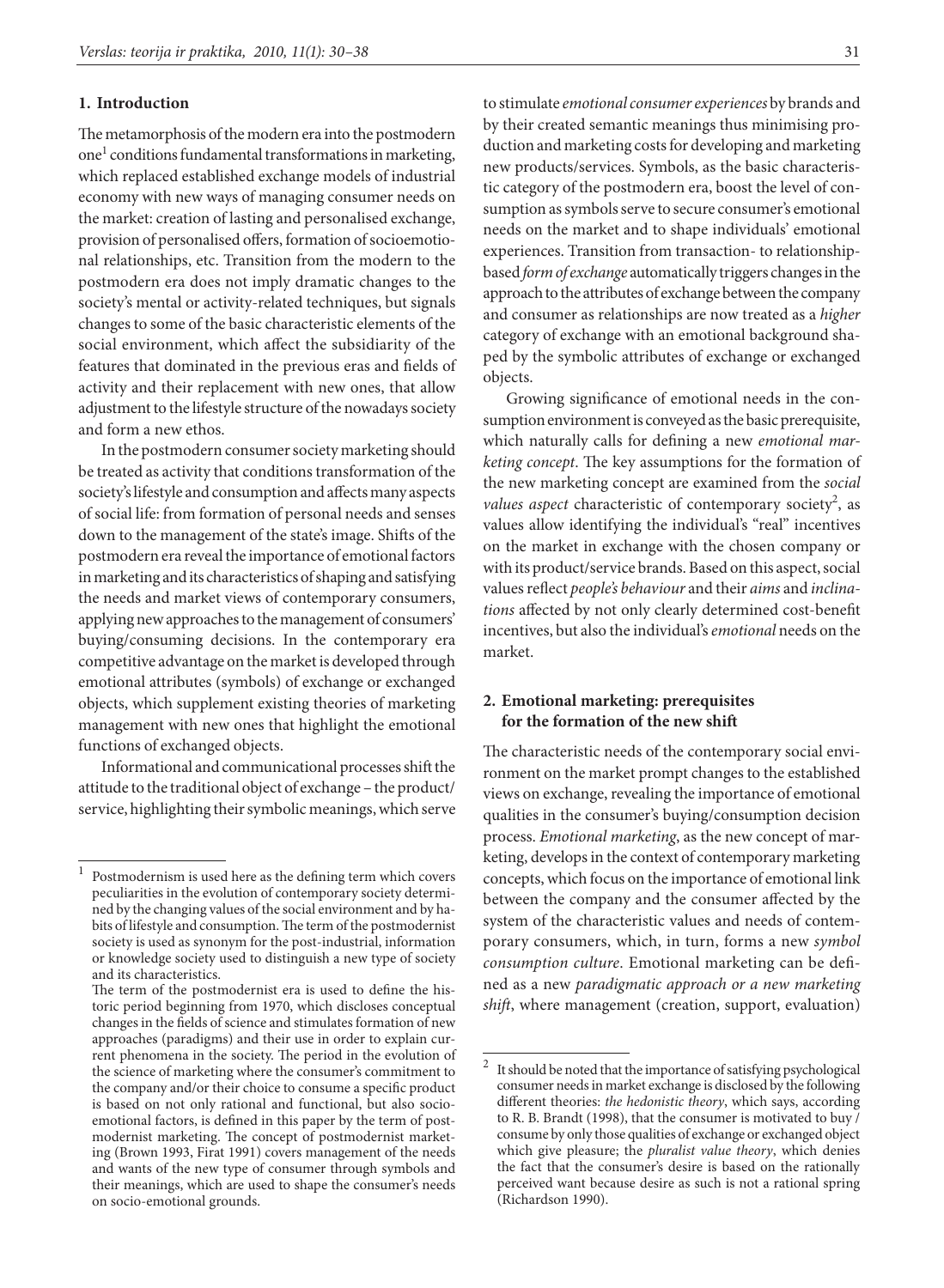of emotional link between the company and the consumer (or other market players) becomes the key exchange-stimulating feature. This means that contemporary exchange focuses on the importance of emotional link, consumer's emotional experiences and the marketing management principles used to create them. The theory rests on the basic idea that the consumer's buying/consumption choices are increasingly affected by not rational, but rather emotional attributes of goods/services, brand symbols and other exchange elements, whose psychosymbolic features determine buying/consumption levels, and the type and duration of relationship<sup>3</sup>. Contemporary consumption culture permeated with symbols transforms value creation chains, replacing rationally determined exchange attributes with emotional ones, which serve to stimulate buying or consumption habits using symbols or their created individual socioemotional experiences.

The importance of creating emotional link naturally calls for a new approach to exchange, focusing on the emotional qualities of brands, which, referring to J. Baudrillard (2002) reveal themselves as a hyperreality phenomenon in the culture of consumption. With symbols becoming one of the basic exchanged objects, management of exchange is focused on *satisfying* not the functional or other rational, but rather *emotional consumer needs*. The postmodern era is characterised by the significance of social orientations, therefore the importance rendered to the emotional features of products or exchange in contemporary exchange transforms into the object of *emotional marketing* and into the management of exchange to explain consumer behaviours and habits. Based on what was said, the concept of emotional marketing can be defined as the *"marketing concept whose principles are devoted to developing and supporting the socioemotional relation with the consumer on the market"* (relation in this context is interpreted as the highest category of the form of exchange, which can be achieved only with the presence of the socioemotional link between two or more market players).

To substantiate formation of the emotional marketing concept the paper examines the characteristic value system of the postmodern society, which reveals the emotional basis of those values and forms the "want" (not only needs) of contemporary consumers on the market.

### **3. Emotional consumer values as basis for the formation of the emotional marketing concept**

In the marketing management context the transformation of the personal value system is significant in that it directly affects the alternation of established marketing concepts and classic discourses and their improvement by introducing new meanings, which can naturally express the value peculiarities of contemporary social environment on the market. The personal value system, which shapes the wants of consumers, in marketing can be examined as a separate object of research, which reveals the social and emotional orientation of the consumer as a personality in the contemporary era.

The behaviour of contemporary consumers, according to S. Brown (1993), reflects a *dynamic change*<sup>4</sup>, but not stability, which causes the weakening of the qualities of authenticity and consistent personality, reducing the chances to predict and explain consumer behaviours. In the marketing context this prompts value not for things, their functions or characteristics, but for their *meanings*, which people themselves attribute to things (Firat and Venkatesh 1995; Goulding 2000; Nooteboom 1992; Thompson and Troester 2002): all this leads to the principal conclusion that the contemporary culture of consumption develops on *emotional grounds*. The importance of emotional needs on the market can be examined with reference to J. Habermas' (1987, 2002) viewpoint to the individual world of living, which is constructed by the individual as proactive *player in communication*. Conducted analysis of scientific literature (Firat and Venkatesh 1995; Goulding 2000; Nooteboom 1992; Thompson and Troester 2002) has revealed the following characteristic value-based attitudes of consumers in the postmodern era:

1. The value of the actually existing object in semantic meanings, which enable each individual to interpret the products/services expressed in symbols based on their level of knowledge, experience and erudition.

2. The value of external objects in emotional forms, creating value for the consumer by satisfying their characteristic psychosymbolic needs.

It should be noted that these value-based attitudes reveal their emotional qualities, for which a rational explanation of people's behaviours in exchange not always can be found. On the other hand, the needs of contemporary consumers can be treated as people's natural *need for symbolic meanings of goods/services*, whose materialisation in quantity

<sup>3</sup> Types and characteristic features of relationship exchange are broadly examined in works by J. G. Barnes and D. M. Howllet (1994, 1998); V. Liljander and I. Roos (2002); S. Rao and Ch. Perry (2002); L. L. Berry and L. G. Gresham (1986); J. R. Copulsky and M. J. Wolf (1990); P. Doyle (1995); R. Christy *et. al.* (1996); R. J. Brodie *et al.* (1997); Ch. Gronroos (1994, 1997, 2004); P. D. Berger and N. I. Nasr (1998); E. Gummesson (1994, 1998, 2004); K. Moller and A. Halinen (2000); R. Žvirelienė and I. Bučiūnienė (2008); R.W. Palmatier *et al.* (2009); R. Korsakienė (2009).

<sup>4</sup> This statement reflects the view of R. Muliuolytė (1999) that at the time of social change reappraisal of social values becomes more distinct. It is namely the transition from the modern to the postmodern era that provides favourable conditions for value change processes.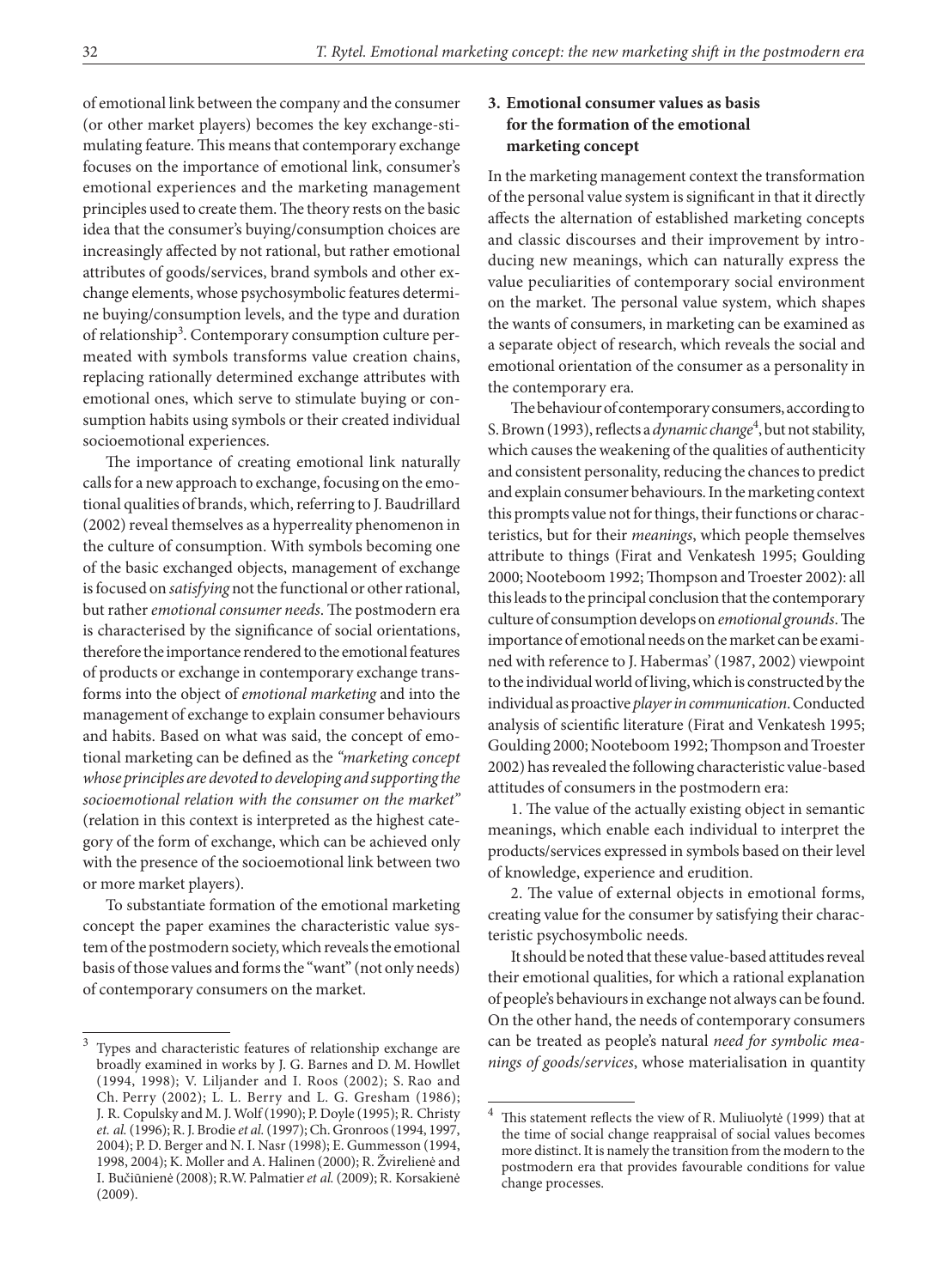and content of information allows minimising the cognitive dissonance<sup>5</sup> in market exchange. The contemporary era reveals the importance of the individuals, highlights their characteristic values and individuality and has many links with consumption, which is the axis of contemporary society, therefore in the context of marketing *the consumers' buying/consumption decision process and exchange is identified by value-filled symbols* (Firat 1991; Firat *et al.*  1995; Pranulis 2000). Symbols, as the principal exchangepromoting category, affects the consumption phenomenon because they serve to satisfy emotional consumer needs on the market conditioned by not rational needs, but *emotional wants*. Hence consumers' social behaviours on the market are formed through the *buying/consumption decision process*, which is shaped by emotional attributes, and through *exchange* conditioned by the consumption and lifestyle features of the changing society and by the attitude to personal values.

Values reflect *people's behaviour* and their *aims* and *inclinations* affected by not only clearly determined cost-benefit incentives, but also individual *social or psychological needs*. In the value creation context the emotional attributes of exchange allow identifying people's "real" incentives on the market, in exchange with the chosen company or with its product/service brands.

### *The importance of creating emotional link in symbols of goods/services in the postmodern era*

Each product has a visual and specialist goal of communication. In some cases each moment of using the product serves a specific purpose, justifying the consumer's desired image (for instance, the consumer using a microwave oven expresses his/her desired image to himself/herself and to others – an independent individual, living a perfect life at a fast pace, free of banal household work, etc. – the image created by the interaction between the consumer's cultural context and with the help of marketing communication media) (Brown 1997; Firat 1991). In the postmodern era uniqueness is attributed to *symbols*, which are separated from their original meanings (Nooteboom 1992). The postmodern market is permeated with simulated reality shaped by *signs*, which serves to express personal identity. The term of "simulacra" (Baudrillard 2002) refers to the development of contemporary exchange between the consumer and the

company in product/service brands, and their symbols, which prompt consumers to identify themselves with the company and with the semantic meanings of its product/ service. According to A. F. Firat and A. Venkatesh (1995), J. Baudrillard (2002), the buying/consumption process in the contemporary era should be associated with *imitation*, illusion and the vision of what is not actual or real, but can be realized in *symbolic meanings*. Hyperreality is the "image creation" based on the meaning rendering process, replicated in reality. These are such images which support consumers' daily lives and enable them to sense their existence and place in the society. In the postmodern culture the phenomenon of illusion, apart from being recognised, is boldly practiced in marketing when people's individuality is satisfied with different meanings of products/services expressed in symbols. In the marketing context the phenomenon of hyperreality offers the chance to satisfy individual consumer expectations by creating the *illusion (images affected by characteristics of psychosymbolic exchange or exchanged objects)*, therefore marketing in the contemporary era can be defined as a *tool for satisfying consumer illusions*.

The postmodern era faces the lack of "symbolic literacy" (Firat *et al.* 1995), which occurs when consumers do not perceive the sense of things or their basic meaning. Symbols have no specific source and can be controlled with the help of the system of signs. In this process the consumer becomes *consumer of the symbol/image* because this is the way objects are presented to him/her. In this world of symbols/images consumers seek *meaning and experiences, whereas creation of images and their transfer to the consumer's consciousness become* the basic purpose of emotional marketing. All this supports the importance of emotional attributes in contemporary market exchange, which appear to be the key categories of the emotional marketing concept.

In the contemporary market conventional movements and actions of daily life are presented as fascinating and tempting, products are readily introduced with their defined roles and style, and even the difference in opinions and critique are merchandised and sold (Brown 1993; Firat *et al.* 1995; Firat and Dholakia 2003; Brown 1997). Value creation in contemporary exchange cannot be examined without perceiving the *meaning and peculiarities of signs*, which should be associated with the content and contexts of information, which, in turn, transform the object of exchange on the market. Consumers become dependent on a myriad of *rapidly changing symbols*, which create new meanings that, in turn, trigger manifestations of people's individuality. This approach questions the *rationality viewpoint* that used to be applied in modern sociology, which stands out for denying the personal values attributed to the category of sensations as contradiction to scientific causal argumentation. On the other hand, criteria of economic rationality in the modern era dictate the ultimate interest

<sup>5</sup> Cognitive dissonance occurs when two or more attitudes of the individual start contradicting one another or when the person's behaviour contradicts his or her attitudes. Acting and gaining experience on the market, consumers develop their attitudes, which affect their behaviour on the market and buying/consumption habits. The consumer's opinion in the context of exchange demonstrates the individual's positive or negative evaluations, feelings and attitude to the company or to its products/services.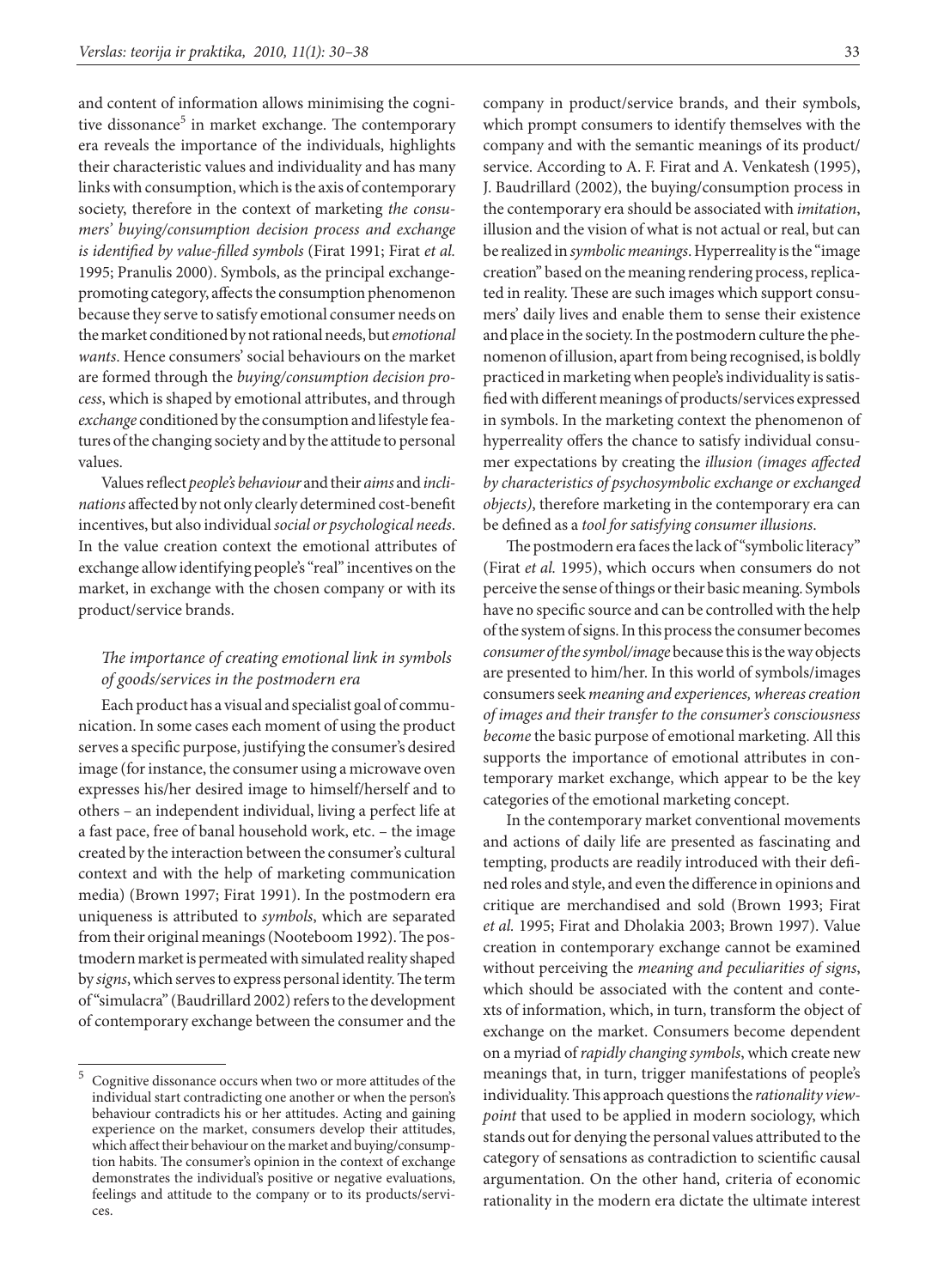of the human ego in satisfying their needs, wants and desires, which reflects people's natural trait to consider *what is useful or harmful to them*. The idea of rational choice should be associated with the modern era, where consumers base their actions on the market on rational criteria, which can be satisfied by applying established traditional marketing concepts – production, goods, etc. In the postmodern era of the culture of consumption, with *prospering improvement*, clarification and reinterpretation of *classic paradigms*, new meanings are introduced able to naturally communicate the peculiarities of contemporary social environment, which includes *increased significance of socioemotional needs* as response to growing rationality in not only consumption, but also lifestyle habits.

A. F. Firat and A. Venkatesh (1995), A. F. Firat and N. Dholakia (2003) identify postmodern existence with the *era of symbols*, when in both consumption and the very lifestyle of members of the society symbols become the integral part of nowadays identity; the objective of marketing management is seeking that consumers identify with symbols to satisfy their *fragmented preferences* for products/services, creating perceived value through emotional meanings of exchange or exchanged objects. The consumption process in contemporary exchange can be identified with activity based on symbols, which enables one to satisfy *emotional*  and *cognitive* consumer wants in semantic forms of expressing products/services and to individualise consumer needs in information content media and reduces consumers' psychological dissonance and catalyses the sense of identification with the symbolic meanings reflected by the product/ service or with the social group of consumers.

Diversity of the society is conditioned by the *concept of distinction*, i.e. the fundamentals of the contemporary system of culture lie in diversity based on *differentiation of symbols and their consumption* (Firat and Venkatesh 1995). Since the social structure is a consumption environment, it is not the decisive factor of specific consumption processes or a symbolic aspect of consumption. Consumers of the postmodern era are loyal to not the specific product/ service, but *symbols* and their created *images* and *visions*. According to F. Webster (2006), "establishment of a brand in contemporary marketing management should be associated with product or even company images, which are propagated using different communication media". Structured viewpoints of different researchers (Firat and Vekantesh 1995; Firat 1977; Vekantesh 1999; Firat and Dholakia 2003; Brown 1993, 1995; Webster 2006; Castells 2005; Jameson 2002) provide grounds to limit the *rationality discourse*<sup>6</sup>, to explain consumer behaviours that stimulate buying/consumption decisions and reveal the importance of emotional qualities.

Development of the emotional marketing concept is justified by the following characteristic features of contemporary consumers, which disclose the emotional nature of the buying/consumption decision and its relevance in the context of marketing management:

- Individuals' *natural wish to express themselves through different images* created in product/service symbols. Hyperreality can be defined as "image creation" based on the meaning rendering process, replicated in reality. Applying the postmodern discourse, uniqueness is attributed to *symbols*, which are separated from their original meanings (Nooteboom 1992).
- The phenomenon of hyperreality, as the reflection of value created in symbols for the consumer, triggers the alternation in the *form and duration of exchange* and the creation of informal and lasting co-operation with the company based on *personal* trust, which requires a new approach to exchange and to the techniques of identifying added value that are used to measure direct and indirect benefits of exchange.
- Consuming not the different products/services, but their *symbols*, which stimulates the *hyperreality phenomenon*.
- Conventional movements and actions of daily life are presented as fascinating and tempting, products are readily introduced with their defined *roles* and *style*, and even the difference in opinions and critique are "merchandised" and sold.
- Consumers are not faithful to brands they are faith-– ful to *images and symbols*, especially those which they themselves create when using the products.
- Value for the consumer is created through stimulating people's *emotional* traits, which prompt perception of exchange itself as a value that satisfies socioemotional needs and creates the emotional value of exchange.
- Promotes a particularly personal lifestyle, affects manifestations of weakened social relationships, prompts hedonism and interest in oneself and one's needs, which, as is assumed, can be satisfied by shopping when this process is perceived as an illusion serving to achieve completeness of the personality (Webster 2006: 161).
- Individuality and exclusivity are the categories defining the individual's psychological state, which is controlled with informational and communicational media when the consumer's rational choice is replaced with emotional categories of exchange.
- Allows highlighting the consumer's characteristic emotional features, which should be associated with

The characteristic feature of rational discourse is denial of personal values which are attributed to the category of senses as opposition to scientific causal argumentation.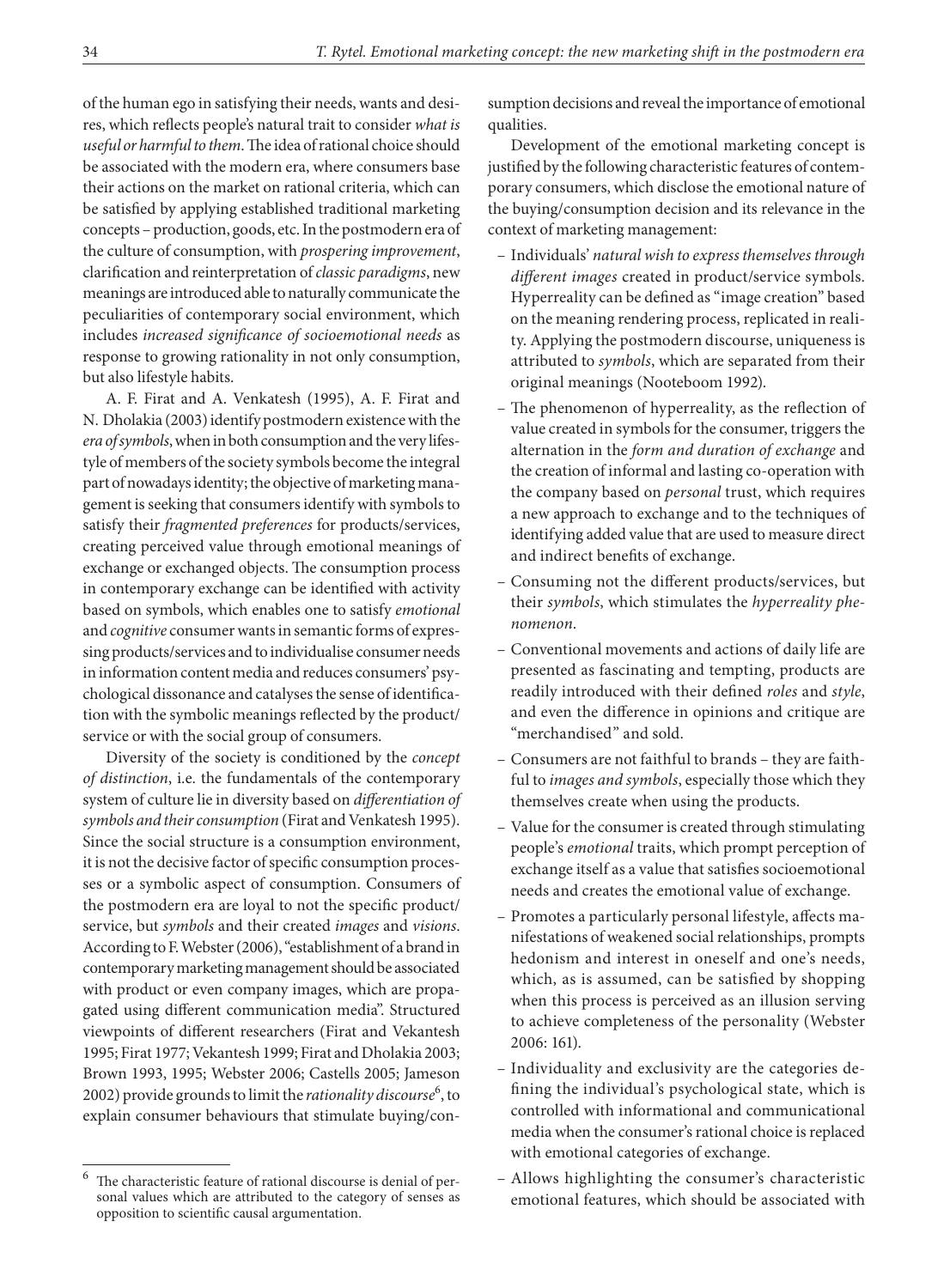the individual's personal character, values and views to the environment, therefore stimulation of this feature positively affects consumer perceived value.

- In the context of postmodern discourse consumption is squeezed into social, cultural and *symbolic structures* and therefore should be naturally treated as a process of *symbolic exchange* and active attribution of signs rather than simple acquisition of an object.
- Consumption becomes a tool for self-realisation and self-identification; a tool which helps to *create* oneself and one's image.
- Consumers seek to express themselves through sym-– bols created by their consumed products/services.
- To express different images people purchase and use the same products, hence, what looks like differences, on the level of symbolic culture turns into a hidden unity.

In the contemporary market consumers' buying/consumption decision process and exchange are implemented through informational processes and communication media, stimulating the emotional wants of consumers, which requires a new approach to the marketing activity by defining marketing as the *process of minimising information uncertainties in order to turn consumer illusions into a mutually valuable reality*. This definition of marketing validates the characteristic features of the postmodern era – perceiving illusion as a reality filled with symbols, which affects satisfaction of individual consumer needs and expectations by the content of information. Symbols, as a product of information, directly affect the person's (consumer's) buying/consumption choices or development of other types of exchange. For this reason the concept of emotional marketing is based on the management of symbols in the exchange process as of the basic attribute of exchange which serves to shape relationships between different market players.

The use of the emotional marketing term in the context of the marketing science is justified with the following basic qualities of consumer wants:

1. Consumers seek to express themselves and their relationships with others through objects within their ownership. Expression of the personality in the contemporary consumer society develops through the satisfaction of wants, which is based on emotional ties between the consumer and the company or its product brands. The selfexpression aspect is the highest category of personal needs, which has emotional characteristics.

2. Consumers consider as valuable that kind of exchange and exchanged objects which help them express their *feelings*. The characteristic needs of contemporary consumers reveal the complex nature of communication, the importance of intensity and dissolution and the speed of hyperreality, which consistently (re)creates new images and meanings, which, in turn, establish their rules and present them as lifestyles.

It should be noted that the identified characteristic qualities of contemporary consumers require treating emotional marketing as a phenomenon which serves to shape buying/consumption incentives in emotional relationship exchange created in symbols of exchanged objects and in their reflected images or semantic meanings. The new approach to marketing highlights the relevance of emotional attributes in the exchange process, replacing the rational exchange attributes with psychosymbolic ones. All this validates the raised hypothesis that in the postmodern era *creation of the consumer's positive emotional basis* becomes the key objective of marketing management when consumer perceived value is shaped using emotional attributes of exchange and exchanged objects and creating emotional value for the consumer.

# *The place of emotional marketing in the postmodern concept of the science of marketing*

In the broad sense postmodernism can be defined as not a specific concept describing a new level in the society, which relates to current radical innovations in the different spheres of social activity (economy, culture, etc.), but an ethos affecting transformations of the society's value-related changes and stimulating *new manifestations of lifestyle and consumption style* (Firat and Venkatesh 1995; Firat *et al.* 1995; Firat 1991; Brown 1993; Goulding 2000; Webster 2006; Muller 2006). In the context of postmodernism the concept of consumption is totally new, is based on the new perception and establishes a new (postmodernist) culture of consumption and hence a new type of consumer, which quality-wise is very different from consumers of the past<sup>7</sup>. Postmodern discourse in the context of marketing management denies the principle of modernity, treating the consumer as a *fragmented personality*, whose consumption system is dominated by *symbols and their meanings* that influence replacement of exchange developed in economic categories with *emotional* relation. In the marketing context such an approach to consumers highlights their characteristic aspect of *individuality* and calls for an ultimately personalised development of exchange having regard to the characteristic personal qualities, which unfold in the habits and needs of consumption. After systematising the different contemporary marketing concepts such as *interactive marketing, micromarketing, direct marketing, databased marketing,* 

The impact of postmodernism on marketing management was broadly examined in works by A. F. Firat (1977, 1991), A. F. Firat *et al.* (1994), A. F. Firat and A. Venkatesh (1995), S. Brown (1993, 1997).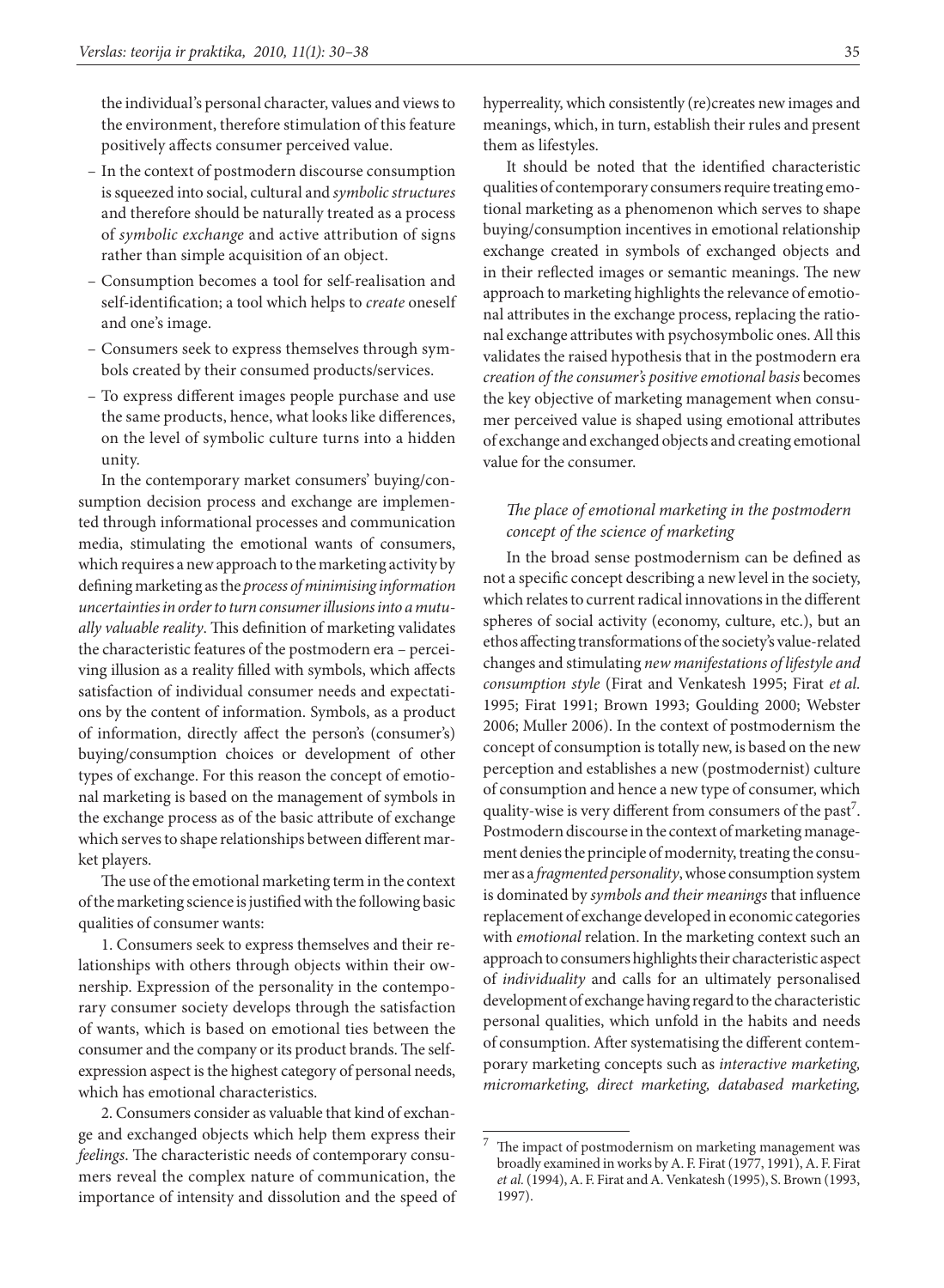*macromarketing, neomarketing* and. *relationship marketing*, it should be assumed that all these theories are subjected to the principal goal – *ultimately individualised management of exchange*, which is shaped on *emotional grounds*.

In contemporary value discourse satisfaction of rational consumer values starts manifesting itself through critique and is aligned with moral and emotional decisions as landmarks of the fundamental human needs. Consumers' buying/consumption decision process and exchange are the crucial principle of social life, which not only serves to explain the processes taking place in the contemporary market, but also affects all spheres of social life, which in the postmodern era should be associated with formation of emotionally comfortable relationships. This attitude can also rest on *the theory of limited rationality*, which argues that consumer choices and consumption habits are not based on the rational decision, which is conditioned by the abundance of information in today's market. Consumers do not remember all considered alternatives and rely on the last impression. Seeking efficient relationship exchange, the objective of marketing is to create exclusive and sometimes shocking messages, which could reinforce the consumer's impression and habits. For this reason symbols arouse people's emotions, which, in turn, draw attention. People's attention in the postmodern era becomes one of the crucial categories of marketing management because attention triggers action, which affects the duration, form and outcome of further exchange. Based on what was said, management of meanings and senses of symbols using information and communication media is becoming object of emotional marketing when personal buying/consumption needs are shaped in emotional qualities reflected by those symbols.

Consumers' buying/consumption decision process and the concept of exchange as such gain new meanings being interpreted as the relation between company and consumer, which manifests itself as long as *mutual emotional* satisfaction is in place. For this reason the characteristic needs of contemporary consumers cannot be examined from the purely rational point of view because the consumer's buying/consumption decision process and exchange with the company occur *as not only exchange of material values*, but also emotional action, which shapes mutual relationships.

It should be noted that the different approaches to marketing and existing theories do not affect each other and can be applied having regard to the different goals on the market. New marketing paradigms generalise the elements of stateof-the-art marketing models and enable adaptation to the changing structure of the society, increasingly rapid lifestyles as well as to the variety and dynamics of consumption styles, i.e. increasing preferences of individualised customers, transformation of consumption models, restructuring of social and economic activities and multicultural factors. This leads to the assumption that contemporary marketing concepts *cannot be defined in traditional terms* and must be based on new insights, which reflect the alternation of social exchange when the latter is perceived as *value-based exchange* in the marketing context without questioning the relevance of the fundamental concept of exchange in discourses of modern marketing theories.

#### **4. Conclusions**

1. Emotional marketing reveals a new shift in marketing management, which focuses on the emotional imperative of exchange on the market. The increasing meaning of symbols of products and of their brands on the market calls for a new approach to the consumers' buying/consumption decision process and exchange when symbols are perceived as tools to ensure the consumer's emotional need. The concept of emotional marketing aims to define a new marketing shift based on emotional elements of product brands and/or exchange, which affect the buying/consumption habits more than the rational choice factors.

2. Emotional marketing incorporates elements of different postmodern concepts of marketing (knowledge, relationships, etc.), which highlight creation of emotional relations between the company and the consumer and validate the factors motivating buying/consumption with emotional attributes of exchange and/or product brands.

3. Symbols (both visual and communicational verbal, written, etc.) are becoming the basic object of emotional marketing and stimulate the individual to make decisions based on emotional rather than rational categories.

4. Emotional marketing can be interpreted as a new shift (paradigm) of marketing, which focuses on the relevance of latent relations between the company, its products and the consumer in making buying/consumption decisions. Emotional attributes of exchange and/or product brands allow ultimate individualisation of the buying/consumption process since the same symbol can have different meanings of senses for different consumer groups.

5. The characteristic consumption peculiarities of the contemporary social environment have disclosed their emotional basis, which theoretically validates development of the concept of emotional marketing as a separate shift in marketing management. Since symbols significantly affect buying/consumption habits, they need to be examined from aspects of information and communication when symbols are interpreted as a resource of information, which arouses different emotions for the person.

6. The concept of emotional marketing can be interpreted as a unique shift in marketing management focusing on the emotional creation of relationships between the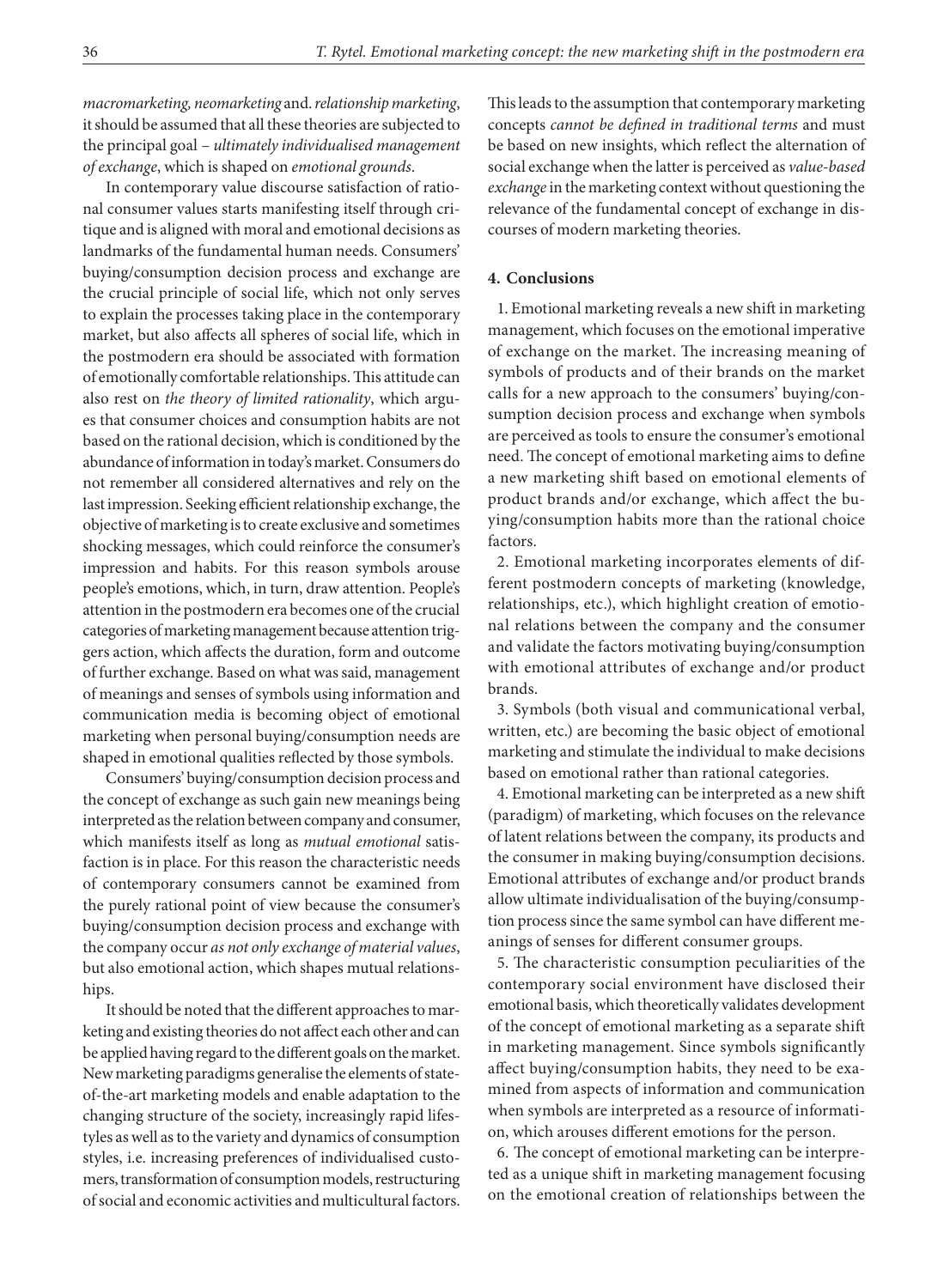company and the consumer as the key motivating factor for consumers' buying/consumption decisions and exchange. All this conveys a postmodern approach to the science of marketing where buying/consumption models are constructed in emotional categories with focus on symbols and their created visions, images and sensations. This altogether becomes the crucial feature of the postmodern era when consumers' buying/consumption process is stimulated with psychosymbolic attributes of exchange and exchanged objects.

#### **References**

- Barnes, J. G.; Howlett, D. M. 1994. Close to the customer: but is it really a relationship? *Journal of Marketing Management*  10: 561–570.
- Barnes, J. G.; Howlett, D. M. 1998. Predictors of equity in relationships between financial servines providers and retail customers, *International Journal of Bank Marketing* 16(1): 15–23. [doi:10.1108/02652329810197762.](http://dx.doi.org/10.1108/02652329810197762" \o "http://dx.doi.org/10.1108/02652329810197762" \t "_blank)
- Baudrillard, J. 2002. *Simuliakrai ir simuliacija*. Vilnius: Baltos lankos.
- Berger, P. D.; Nasr, N. I. 1998. Customer lifetime value: marketing models and applications, *Journal of Interactive Marketing* 12(1): 17–30. [doi:10.1002/\(SICI\)1520-6653\(199824\)12:1<17::](http://dx.doi.org/10.1002/(SI) [AID-DIR3>3.0.CO;2-K](http://dx.doi.org/10.1002/(SI).
- Berry, L. L.; Gresiam, L. G. 1986. Relationship retailing: transforming customer into clients, *Business Horizons* 11–12: 43–47. [doi:10.1016/0007-6813\(86\)90036-4](http://dx.doi.org/10.1016/0007-6813(86)90036-4" \o "http://dx.doi.org/10.1016/0007-6813(86)90036-4" \t "_blank).
- Brandt, R. B. 1998. *A Theory of the Good and the Right*. New York: Prometheus Books.
- Brodie, R. J.; Coviello, N.; Brookes, R. W.; Little, V. 1997. Towards a paradigm shift in marketing? An examination of current marketing practices, *Journal of Marketing Management* 13: 383–406.
- Brown, S. 1993. Postmodern marketing?, *European Journal of Marketing* 27(4): 19–34. [doi:10.1108/03090569310038094.](http://dx.doi.org/10.1108/03090569310038094" \o "http://dx.doi.org/10.1108/03090569310038094" \t "_blank)
- Brown, S. 1995. *Postmodern Marketing*. London: Routledge.
- Brown, S. 1997. Marketing science in a postmodern world: introduction to the special issue, *European Journal of Marketing* 31(3/4): 167–182. [doi:10.1108/03090569710162308.](http://dx.doi.org/10.1108/03090569710162308" \o "http:/)
- Castells, M. 2005. *Informacijos amžius. Ekonomika, visuomenė ir kultūra*. Kaunas: Poligrafija ir informatika.
- Christy, R.; Oliver, G.; Penn, J.1996. Relationship marketing in consumer markets, *Journal of Marketing Management* 12: 175–187.
- Copulsky, J. R.; Wolf, M. J. 1990. Relationship marketing: positioning for the future, *The Journal of Business Strategy* 7/8: 16–20. [doi:10.1108/eb060069.](http://dx.doi.org/10.1108/eb060069" \o "http://dx.doi.org/10.1108/eb060069" \t "_blank)
- Doyle, P. 1995. Marketing in the new millenium, *European Journal of Marketing* 29(13): 23–41. [doi:10.1108/03090569510147712](http://dx.doi.org/10.1108/03090569510147712" \o "http://dx.doi.org/10.1108/03090569510147712" \t "_blank).
- Firat, F. A. 1977. Consumption patterns and macromarketing: a radical perspective, *European Journal of Marketing* 11(4): 291–298. [doi:10.1108/EUM0000000005015.](http://dx.doi.org/10.1108/EUM0000000005015" \o "http://dx.doi.org/10.1108/EUM0000000005015" \t "_blank)
- Firat, F. A. 1991. The consumer in a postmodernity, *Advances in Consumer Research* 18: 70–76.
- Firat, F. A.; Dholakia, N. 2003. *Consuming People. From Political Economy to the Theaters of Consumption*. New York: Routledge.
- Firat, F. A.; Dholakia, N.; Venkatesh, A. 1995. Marketing in a postmodern world, *European Journal of Marketing* 29(1): 40–56. [doi:10.1108/03090569510075334](http://dx.doi.org/10.1108/03090569510075334" \o "http://dx.doi.org/10.1108/03090569510075334" \t "_blank).
- Firat, F. A.; Venkatesh, A. 1995. Liberatory postmodernism and the reenchantment of consuption, *Journal of Consumer Research* 22: 239–267. [doi:10.1086/209448](http://dx.doi.org/10.1086/209448" \o "http://dx.doi.org/10.1086/209448" \t "_blank).
- Goulding, Ch. 2000. The commodification of the past, postmodern pastiche, and the search for authentic experiences at contemporary heritage attractions, *European Journal of Marketing* 34(7): 835–853. [doi:10.1108/03090560010331298.](http://dx.doi.org/10.1108/03090560010331298" \o "http://dx.doi.org/10.1108/03090560010331298" )
- Gronroos, Ch. 1994. Quo vadis, marketing? Toward a relationship marketing paradigm, *Journal of Marketing Management* 10: 347–360.
- Gronroos, Ch. 1997. From marketing mix to relationship marketing – towards a paradigm shift in marketing, *Management Decision* 35(4): 322–339. [doi:10.1108/00251749710169729](http://dx.doi.org/10.1108/00251749710169729" \o "http://dx.doi.org/10.1108/00251749710169729" \t "_blank).
- Gronroos, Ch. 2004. The relationship marketing process: communication, interaction, dialogue, value, *The Journal of Business & Industrial Marketing* 19(2): 99–113. [doi:10.1108/08858620410523981.](http://dx.doi.org/10.1108/08858620410523981" \o "http://dx.doi.org/10.1108/08858620410523981" \t "_blank)
- Gummesson, E. 1998. Productivity, quality and relationship marketing in service operations, *International Journal of Contemporary Hospitality Management* 10(1): 4–15. [doi:10.1108/09596119810199282.](http://dx.doi.org/10.1108/09596119810199282" \o "http://dx.doi.org/)
- Habermas, J. 1984. *The Theory of Communicative Action.*  Vol. 1*, Reason and the Rationalization of Society*. London: Heinemann.
- Habermas, J. 1987. *The Theory of Communicative Action.* Vol. 2, *Lifeworld and System: a Critique of Functionalist Reason*. London: Heinemann.
- Jameson, F. 2002. *Kultūros posūkis: rinktiniai darbai apie postmodernizmą (1983–1998)*. Vilnius: Lietuvos rašytojų s-gos l-kla.
- Korsakienė, R. 2009. The innovative approach to relationships with customers, *Journal of Business Economics and Management* 10(1): 53–60. [doi:10.3846/1611-1699.2009.10.53-60](http://dx.doi.org/10.3846/1611-1699.2009.10.53-60" \o "http://dx.doi.org/10.3846/1611-1699.2009.10.53-60).
- Liljander, V.; Roos, I. 2002. Customer-relationship levels from spurimus to true relationships, *Journal of Service Marketing* 16(7): 593–614. [doi:10.1108/08876040210447333](http://dx.doi.org/10.1108/08876040210447333" \o "http://dx.doi.org/10.1108/08876040210447333" \t "_blank).
- Moller, K.; Halinen, A. 2000. Relationship marketing theory: its roots and directions, *Journal of Marketing Management* 16: 29–54. [doi:10.1362/026725700785100460](http://dx.doi.org/10.1362/026725700785100460" \o "http://dx.doi.org/10.1362/026725700785).
- Muller, M. 2006. Discourses of postmodern epistomology: radical impetus lost?, *Progress in Development Studies* 1: 306–320. [doi:10.1191/1464993406ps145oa](http://dx.doi.org/10.1191/1464993406ps145oa" \o "http://dx.doi.org/1).
- Nooteboom, B. 1992. A postmodern philosophy of markets, *International Studies of Management & Organisation* 22(2): 53–76.
- Palmatier, R. W.; Jarvis, Ch. B.; Bechkoff, J. R.; Kardes, F. R. 2009. The role of customer gratitude in relationship marketing, *Journal of Marketing* 73: 1–18. [doi:10.1509/jmkg.73.5.1.](http://dx.doi.org/10.1509/jmkg.73.5.1" \o "http://dx.doi.org/10.1509/jmkg.73.5.1" \t "_blank)